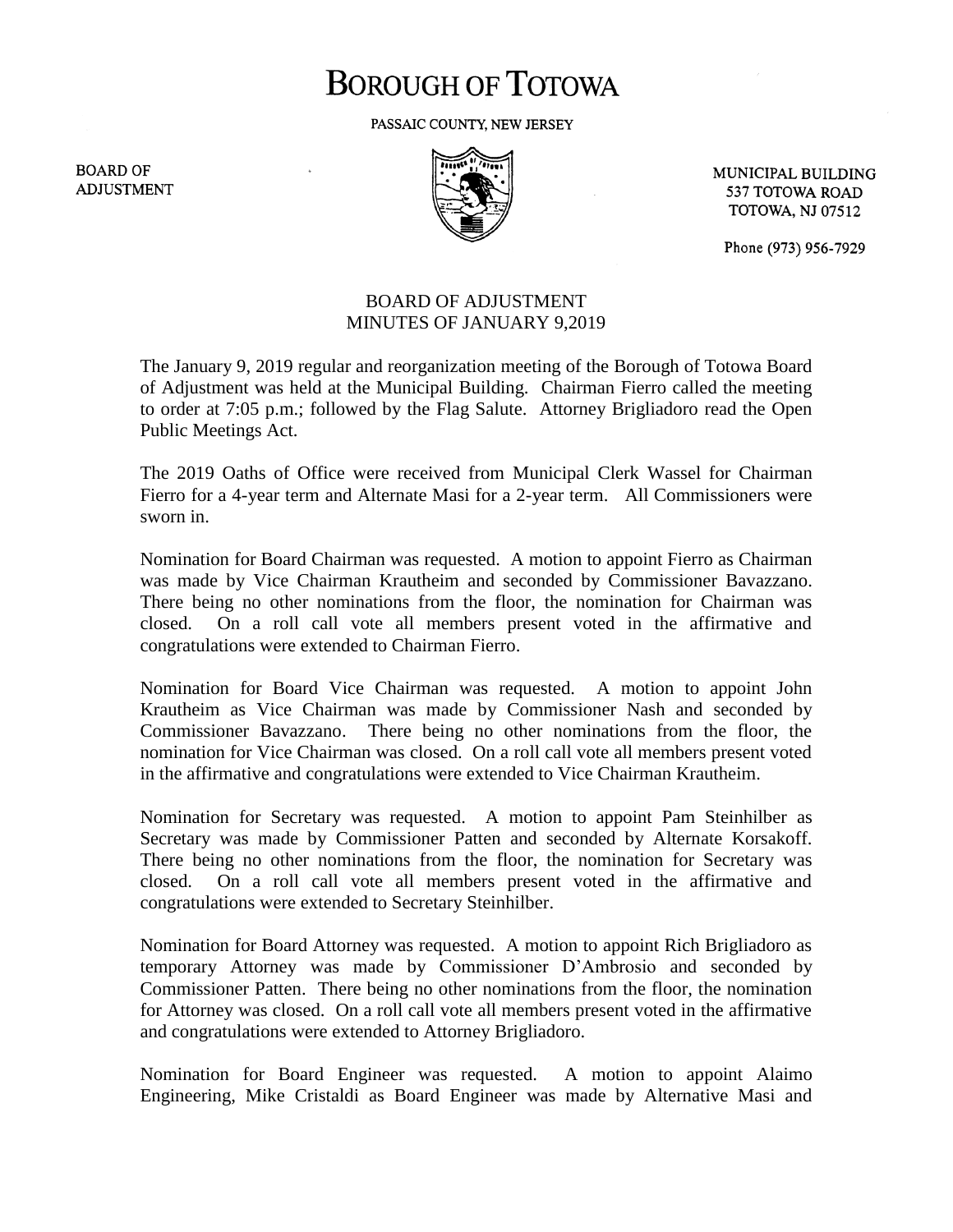seconded by Commissioner Patten. There being no other nominations from the floor, the nomination for Board Engineer was closed. On a roll call vote all members present voted in the affirmative and congratulations were extended to Board Engineer Murphy.

A motion was made by Commissioner Bavazzanno and seconded by Commissioner Nash that the Board of Adjustment will meet the second Wednesday of every month at 7:00 p.m. in the Council Chambers for the year 2019 through January 2020. On a roll call vote, all members present voted in the affirmative.

The reorganization meeting was over and the regular meeting of the Board of Adjustment was called to order by Chairman Fierro.

A motion to accept the minutes of the December 12, 2018 meeting was made by Commissioner D'Ambrosio and seconded by Alternate Masi. On a roll call vote all Commissioners present voted in the affirmative

## 3rd CASE: S & S AT LACKAWANNA LLC 75 LACKAWANNA AVE, BLOCK 177.01, LOT 8

Attorney Brigliadoro received a letter from the Applicant dated January 8, 2019 asking for the case to be carried to our February  $13<sup>th</sup>$ , 2019 meeting. Not further noticed needed.

The Board took a break at 7:16 pm and resumed at 7:25 pm with a roll call taken.

#### $1<sup>ST</sup> CASE:$ ANITRA DAKAKE 23 COOLIDGE AVE, BLOCK 102, LOT 21

Attorney Brigliadoro reminds everyone that this is a continuous hearing of last month. Engineer Thomas G. Stearns III, was sworn in by Attorney Brigliadoro. Engineer Cristaldi questions he square footage of the garage on the site plan, which is 801 square feet does not match the drainage calculations of 700 square feet. Attorney Brigliadoro states that plans need to be filed to the building department 10 days prior to the Board of Adjustment meeting so the plans can be reviewed by the town and the Engineer. Attorney Brigliadoro is recommending carrying this to our next meeting, February 13, 2019, so the plans can be reviewed. There will be no further noticed needed.

#### $2^{ND}$  CASE: GORDANA OLDJA & MILUN KONATAR 127 HUDSON AVE, BLOCK 51, LOT 5.01

Attorney Brigliadoro states there was a legal issue from August 16, 1966, the BOA had a public hearing for 127 Hudson Avenue and the Board denied the application for the subdivision. Exhibit A-1 is a letter dated January 7, 2019. Attorneys John Sarto and Raymond Redding are representing the Applicant. The Attorneys presented a legal memorandum dated January 7, 2019 regarding res judicata. The Attorneys looked at the minutes form the 1966 meeting and compared it to the current application and they see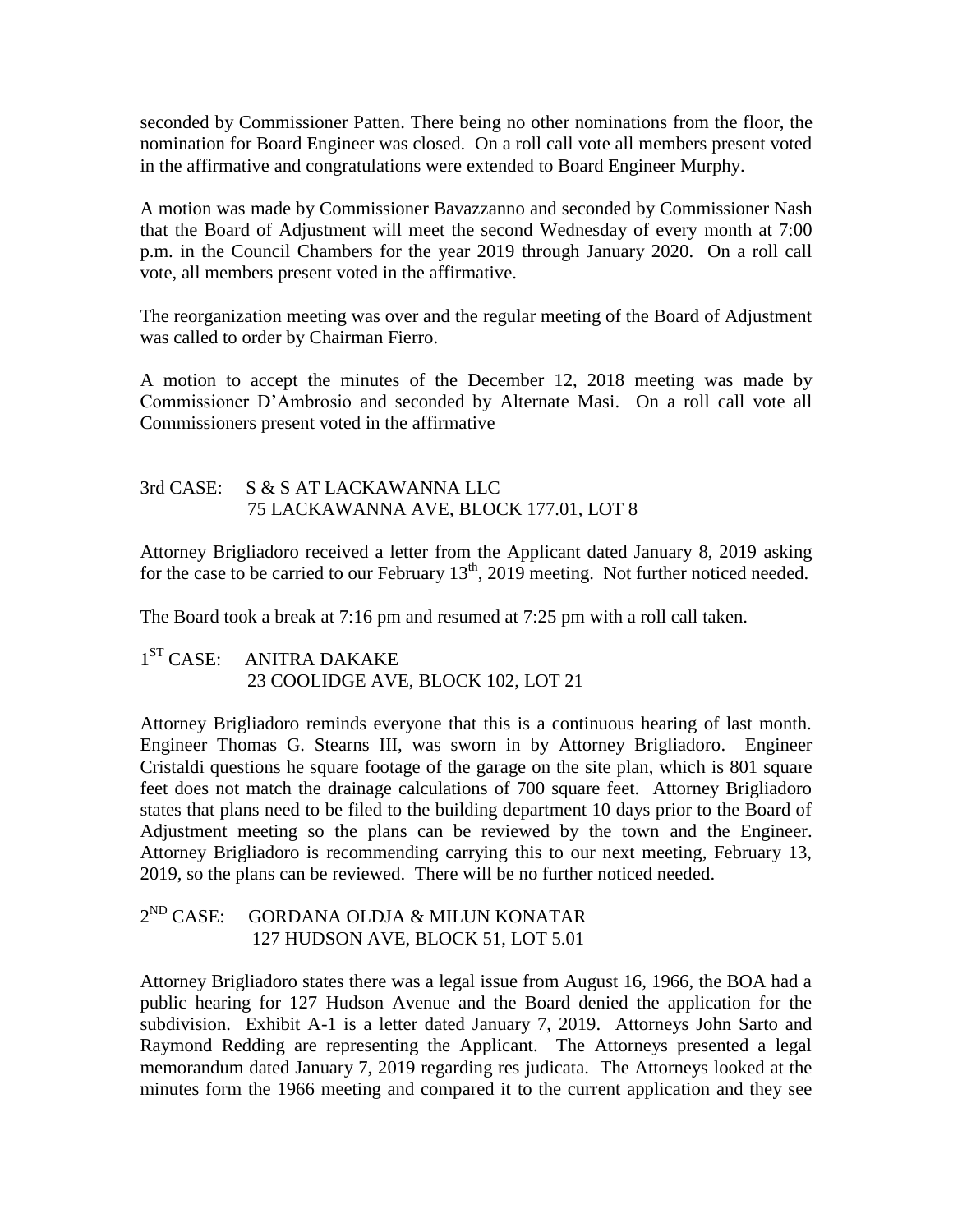many differences from the 1966 application to the present. The use of the property is different, the dimensions are different and the lot areas. They feel with these changes from the 1966 application which was denied does not reflect res judicata. Attorney Brigliadoro states the differences from the 1966 application involved a 2 family home and the new application is for a single family home. Attorney Brigliadoro recommends to proceed at this time and allow the Applicant to plea there case and at the end the Board can determine if res judicata applies.

Attorney Redding explains the application for a minor subdivision and is a twofold application, if granted to contract a single family home. Applicants Oldja and Konator are not the owners of the property but they do have permission from the owner to proceed.

Engineer Patrick McClellan was sworn in by Attorney Brigliadoro and is considered an expert in his field by the Board. This application is for a minor subdivision variance site plan submitted to the board. The property contains almost 15 thousand subdivision property into two. There are a few issues with the property: the existing structure on the property makes this addition off in proportion and it is a corner lot. There are 3 variances that need to get approved: the first is lot area where 5.02 is permitted and 5,764 is being proposed, variance relief is needed for lot width where 57.67 is being proposed and 70' is required and last the F.A.R. is proposed at 53.42% where 40% is required. The F.A.R. on the plan does not include the garage, when that is added the F.A.R. goes to 60.8%. There are 3 existing conditions that are non-conforming. The first is front yard setback 21'6 is proposed where 25' is required, second is minimum side yard for corner lot 20.1' is proposed where 25' is required and last is rear yard setback 17.8' is proposed where 20' is required. The property is 40  $\frac{1}{2}$  x 44  $\frac{1}{2}$  single families dwelling with no setback variances, there will be an increase in impervious cover with a drywell system to be added. Engineer McClellan discusses Engineer Cristaldi's report dated December 11, 2018. The zoning chart to be revised and to reflect correct footnote numbers. Applicant will address the comment on storm water system will be submitted before the building permit. The Applicant will address the condition for detailed plot plan. Commissioner D'Ambrosio would like to clarify if the new property is on the corner lot. Engineer McClellan states the new property is one in from the existing home on the corner. Commissioner Patten would like to know what the rear yard setback would be if passed. Enigneer McClellan states from the new building to the new property line would be 4.2'.

Architect Yogush Mistry was sworn in by Attorney Brigliadoro and is considered and expert in his field by the Board. Exhibit A-2 is a 3D color rendering of the new home. The first floor will consist of a 2 car garage, living room, dining room, kitchen, family room, and bath room totaling 1,390 square feet. The second room consists of 4 bedrooms and bathroom totaling 1,689 square feet. There will also be an unfinished basement. The exterior will be a mix of stone and siding with accent trim and panels. Chairman Fierro asked about parking, there will be a 2 car garage and space for 2 cars in the driveway. Engineer McClellan clarifies the distance from existing building to the house, 5' on one side and 4' on the other so there will be 9' between buildings.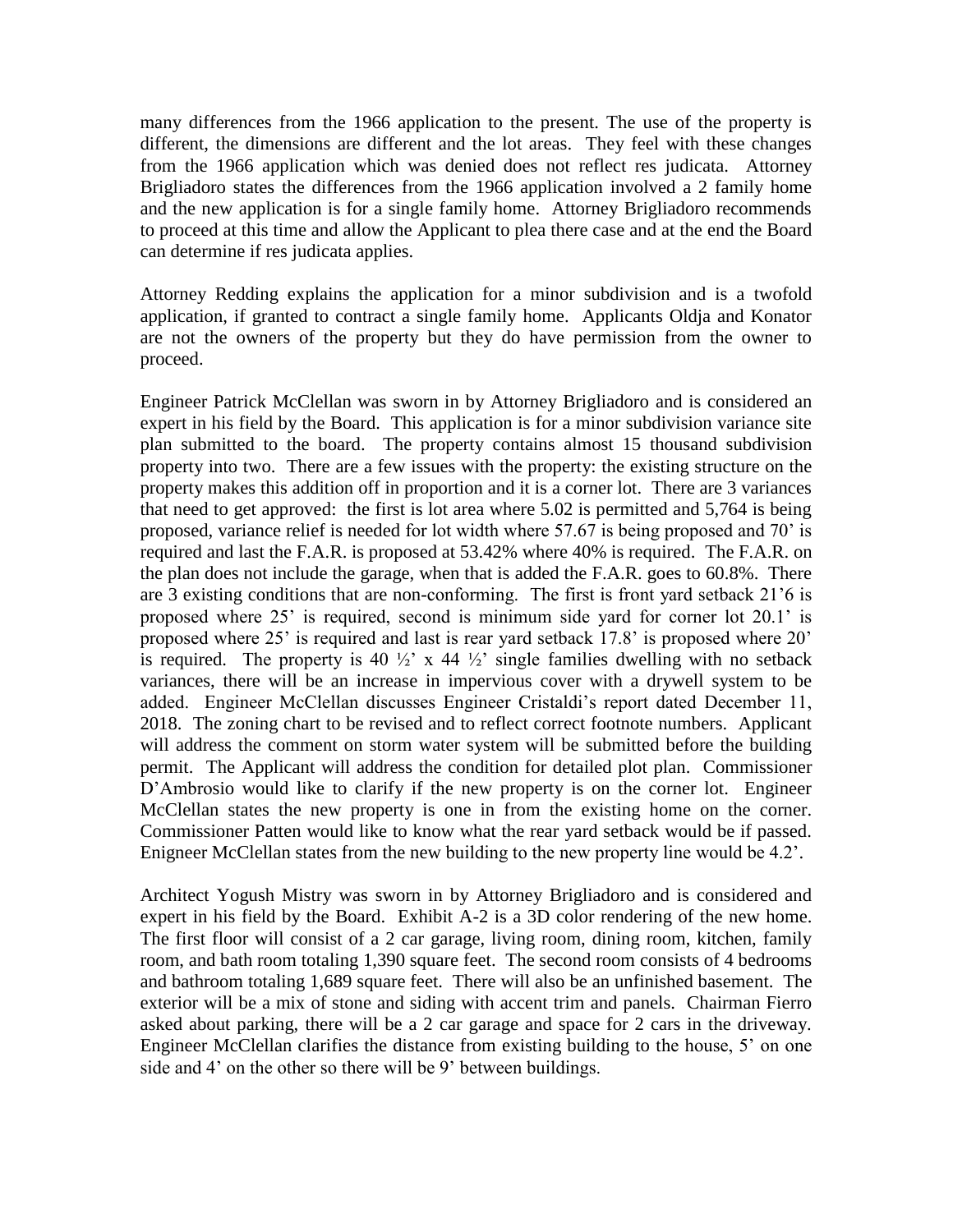Professional Planner Ken Ochab was sworn in by Attorney Brigliadoro and is considered an expert in his field by the Board. Exhibit A-3 is photos of the site and surrounding area taken by Mr. Ochad in early December 2018. Exhibit A-4 is a color version tax map. The first photo on Exhibit A-3 is the existing home on the property, the photo on the upper left is the vacant area that exists. The photo at the lower left is the adjacent home to the left of Hudson which is 50' in width and 100' in depth. The photo on the lower right is the house directly across from the corner lot on Hudson Ave. The photo on the second page is a single family ranch home. The photo on the upper right is the corner lot on Chamberlain and Hudson. The 2 photos on the bottom the left is the existing rear corner house and the right is the continuation as you look down the back of the property. The applicant is proposing a 2 lot subdivision of a 15 thousand square foot lot size. The corner lot is 9,228 square feet and the new lot will be 5,764 square feet. There are no new variances for the corner lot. There are 3 pre-existing conditions on the corner lot. The new lot being created needs variance for lot area, lot width, and C-variance; also the F.A.R. is required .4 and, 6 is where they Applicant is at which is the D-variance. There is sufficient off street parking. The tax map dictates the property in red, lot 5.01; the properties under 7 thousand square feet and 70' in lot width are noted with a blue star. The negative criteria are there is no substantial detriment, they are consistent with the neighborhood pattern and there is no impairment to the zone plan. Commissioner D'Ambrosio would like to know what the plan is for drainage. Engineer McClellan states there is impervious coverage and they are adding 3 drywells to comply with the 25 year storm ordinance. Commissioner Patten asked the rear of the property on new proposed house; is there an entry to the basement, there is no access on the exterior to enter the basement, only entrance is within the home. Commissioner Patten also asked about the tree in the rear yard is that being touched, Mr. Ochab states the tree is on the adjacent property in the rear.

At this time the Board opens the meeting to the public.

Milena VanWyck & Jason VanWyck reside at 121 Hudson Ave, were sworn in by Attorney Brigliadoro. They state the tree is part of the Applicants property. The current home is a 2 family home and a CO was never obtained by the current home owner. The drywell and water shed has a  $3\frac{1}{2}$  to 4' retaining wall that is cracking which they have addressed with the current home owner. There yard is always wet. Engineer McClellan states the new development does a better job at what is on the property, there will be 3 drywells with the new home this will actually help with the water issue. Attorney Brigliadoro states this Board cannot determine whether this is a 1 or 2 family home. Engineer McClellan states there is 20' between their home and the new home. Planner Ochab states the style of the new home fits with the existing neighborhood. The photo on the second page of Exhibit A-3 shows the tree and it will remain.

Ronald Kuyl, resides at 192 Gordan Ave, was sworn in by Attorney Brigliadoro. The tree is on the applicant's property, the tree is dying and needs to come down or it will fall on his home.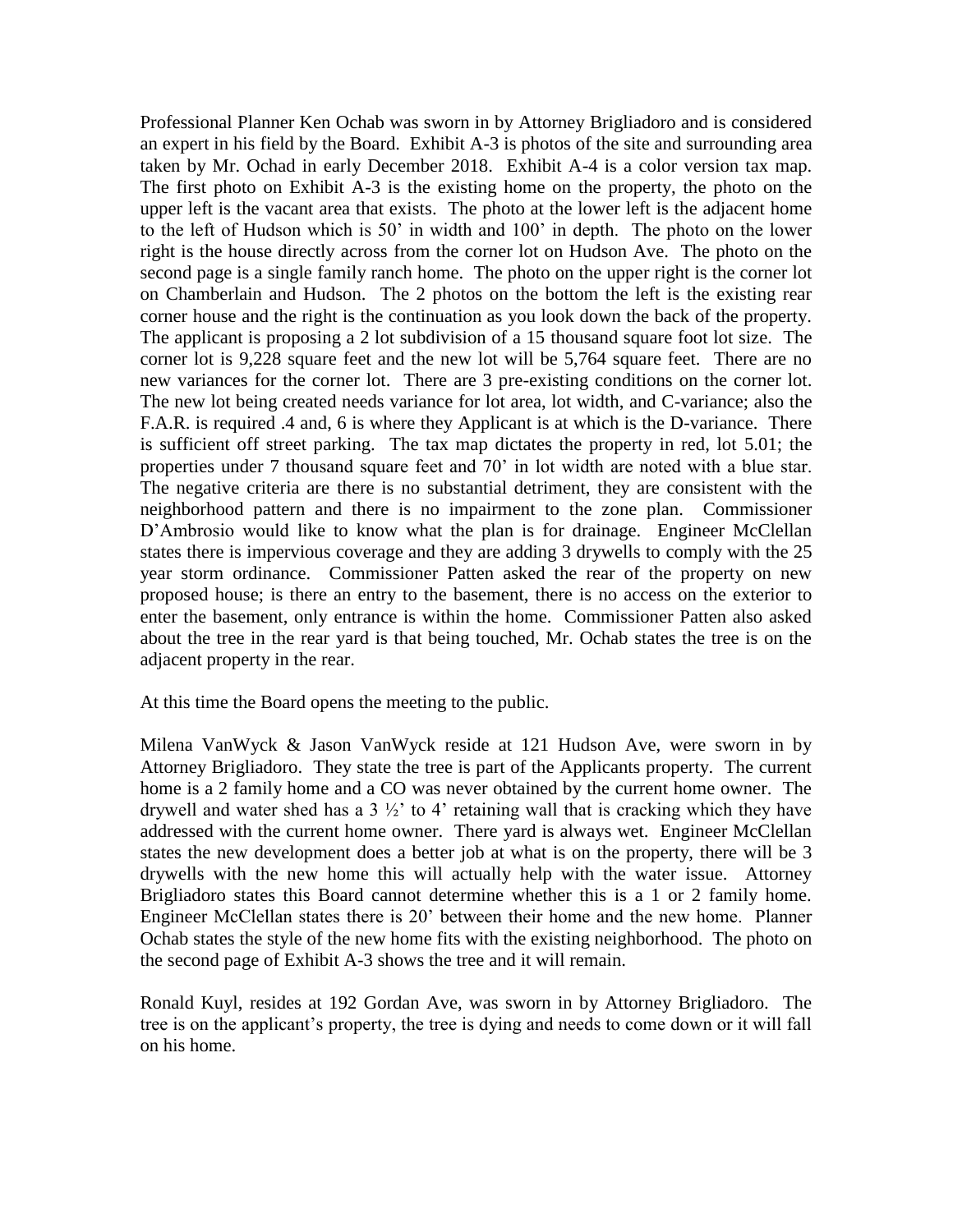Gerald A. Sirocka, resides at 186 Gordon Ave, was sworn in by Attorney Brigliadoro. His main concern is water, he lived behind the existing home and there is clay in the soil. He feels the wells are not going to be able to handle all the water. Engineer McClellan states they may need to have all the drywells in the front with liter pipes. The drywells will now be closer to the street and overage will be directed in the street instead of the properties. This could be a good modification to the application for the neighbors. Engineer Cristaldi states directing the water out to the road is the best idea. Mr. Sirocka also feels the house is too large for the property ad would like to know how close it will be to the back of his home. Engineer McClellan states it will be 25 1/2' from property line to the back face of the house.

George Khoury, resides at 105 Hudson Ave, was sworn in by Attorney Brigliadoro. Mr. Khoury feels the new home is too big for the lot. The water table is a concern, will there be x-rays of soil testing. Engineer McClellan states at this time no soil testing has been done but it will be if approved. Mr. Khoury also is concerned about sink holes, Engineer McClellan responds, if the subdivision is approved that type of investigation will be done, and if approved the Board would usually make that a condition upon approval. Mr. Khoury has had a licensed plumber do work and was told by him that the waste water is not rated for what is currently being used and the main pipe is 3 to 4 inches. Engineer McClellan is concerned because those pipes should be 8" in diameter and maybe the Borough Engineer could address that.

Donald Cerone, resides at 108 Hudson Ave, was sworn in by Attorney Brigliadoro. Mr. Cerone's concerns are the water and that the house is too large for the lot.

Mark Bennett, resides at 107 Hudson Ave, was sworn in by Attorney Brigliadoro. Mr. Bennett stresses that water is an issue, but the size of new home is too large and would like to see a home similar to the homes in the neighborhood.

At this point the Board closes the public portion of the meeting. Amotion was made by Commissioner Nash and seconded by Commissioner D'Ambrosio.

The Board takes a recess at 9:12 pm and resumes at 9:17 pm with a roll call taken.

Attorney Redding states there is no more testimony at this time. Commissioner D'Ambrosio would like to see 4 drywells instead of 3, Engineer McClellan states they will comply. Engineer Cristaldi agrees to the additional drywell and adds that will help eliminate that much more water to drain off of the neighborhood properties. Engineer McClellen states soil testing needs to be done if there is better material in the ground they will proceed to do what they can to correct the issue. Commissioner Bavazzano would like to see if a reduction in the size of the home is a consideration by the Applicant, preferably reducing the F.A.R. Attorney Redding would like to speak with the applicant.

The Board takes a recess at 9:23 pm and resumes at 9:27 pm with a roll call taken.